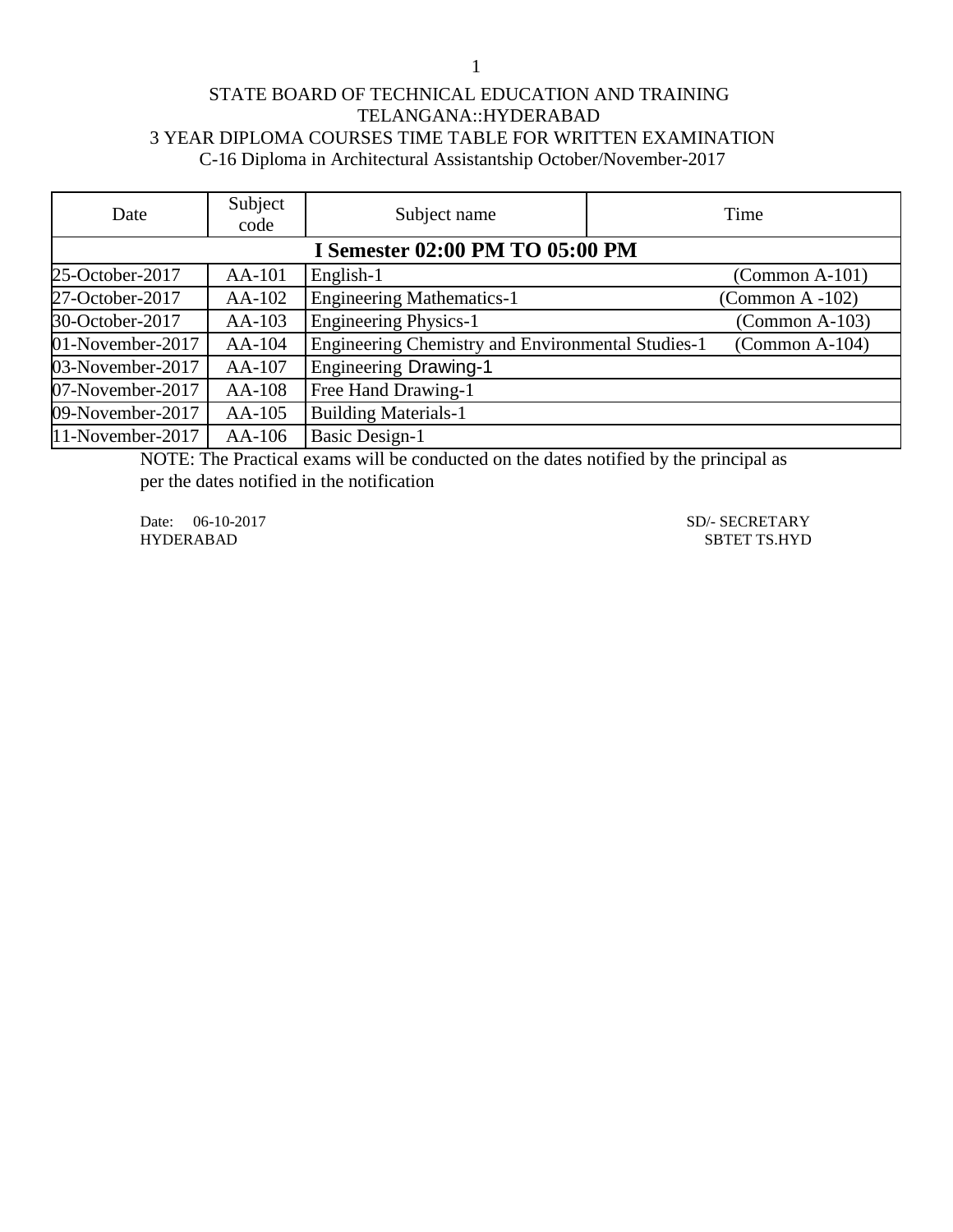## STATE BOARD OF TECHNICAL EDUCATION AND TRAINING: TELANGANA::HYDERABAD 3 YEAR DIPLOMA COURSES TIME TABLE FOR WRITTENEXAMINATION C16 Diploma in Automobile Engineering October/November-2017

| Date             | Subject code                    | Subject name                                             | Time              |  |  |  |
|------------------|---------------------------------|----------------------------------------------------------|-------------------|--|--|--|
|                  | I Semester 02:00 PM TO 05:00 PM |                                                          |                   |  |  |  |
| 25-October-2017  | $A-101$                         | English-1                                                | $(Common EI-101)$ |  |  |  |
| 27-October-2017  | $A-102$                         | <b>Engineering Mathematics--1</b>                        | $(Common EI-102)$ |  |  |  |
| 30-October-2017  | $A-103$                         | <b>Engineering Physics-1</b>                             | (Common EI-103)   |  |  |  |
| 01-November-2017 | $A-104$                         | <b>Engineering Chemistry and Environmental Studies-1</b> | (Common EI-104)   |  |  |  |
| 03-November-2017 | $A-107$                         | <b>Engineering Drawing-1</b>                             | $(Common El-107)$ |  |  |  |
| 07-November-2017 | $A-105$                         | Basic Automobile Engineering-1                           |                   |  |  |  |
| 09-November-2017 | $A-106$                         | Workshop Technology-1                                    |                   |  |  |  |

NOTE: The Practical exams will be conducted on the dates notified by the principal as per the dates notified in the notification

Date: 06-10-2017 SD/- SECRETARY SD<br>HYDERABAD SBTET TS.HYD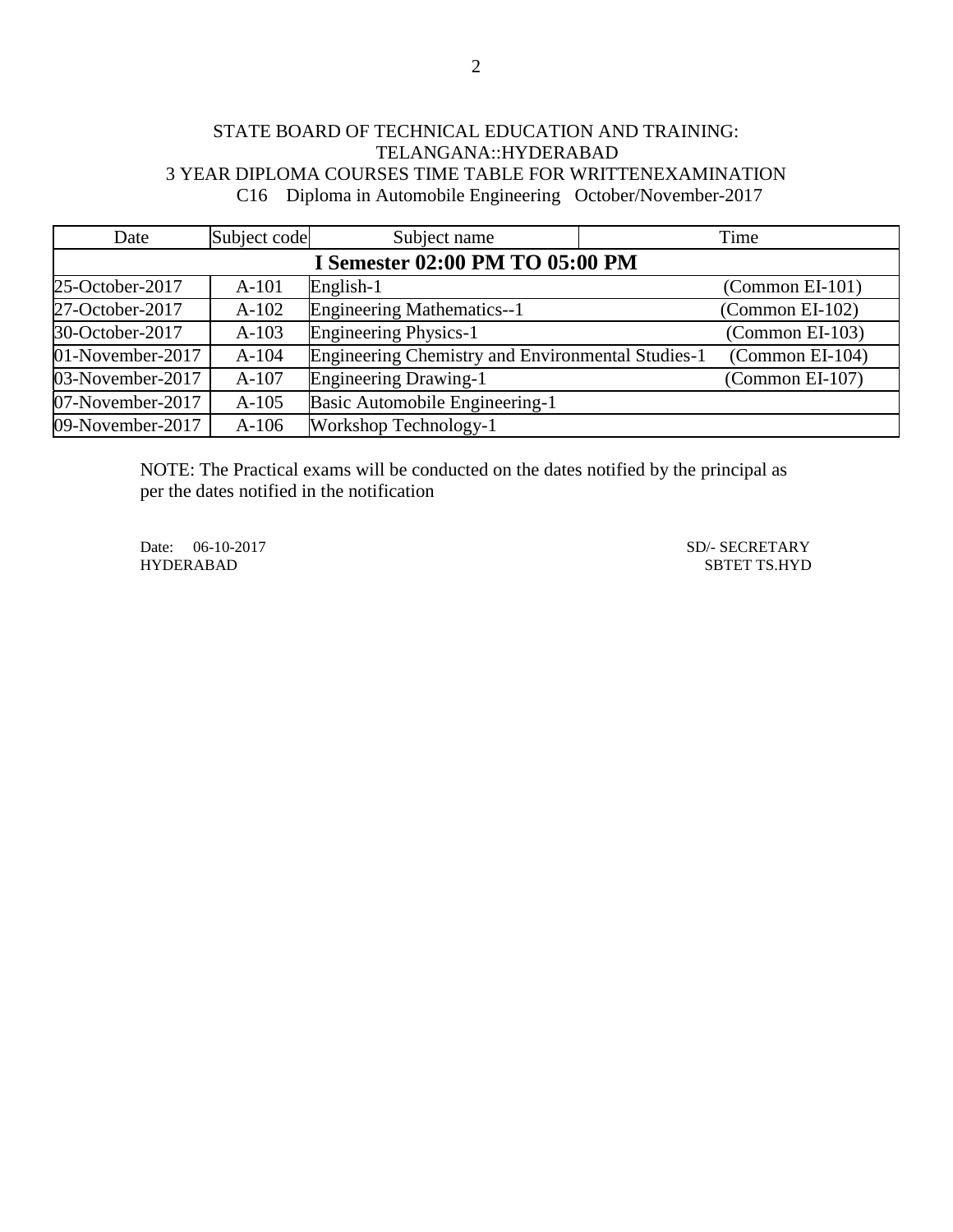## C-16 Diploma in Applied Electronics and Instrumentation Engineering-October/November-2017

| Date             | Subject code                    | Subject name                                   | Time                                                           |  |  |
|------------------|---------------------------------|------------------------------------------------|----------------------------------------------------------------|--|--|
|                  | I Semester 02:00 PM TO 05:00 PM |                                                |                                                                |  |  |
| 25-October-2017  | EI-101                          | English-1                                      | $\Gamma$ (Common A-101)                                        |  |  |
| 27-October-2017  | $EI-102$                        | <b>Engineering Mathematics--1</b>              | $(Common A-102)$                                               |  |  |
| 30-October-2017  | EI-103                          | <b>Engineering Physics-1</b>                   | $(Common A-103)$                                               |  |  |
| 01-November-2017 | EI-104                          |                                                | Engineering Chemistry & Environmental Studies-1 (Common A-104) |  |  |
| 03-November-2017 | EI-107                          | <b>Engineering Drawing-1</b>                   | $\Gamma$ (Common A-107)                                        |  |  |
| 07-November-2017 | EI-105                          | <b>Electronics Components and Materials -1</b> |                                                                |  |  |
| 09-November-2017 | EI-106                          | <b>Basic Electrical Engineering-1</b>          |                                                                |  |  |

NOTE: The Practical exams will be conducted on the dates notified by the principal as per the dates notified in the notification

Date: 06-10-2017 SD/- SECRETARY<br>HYDERABAD SBTET TS.HYD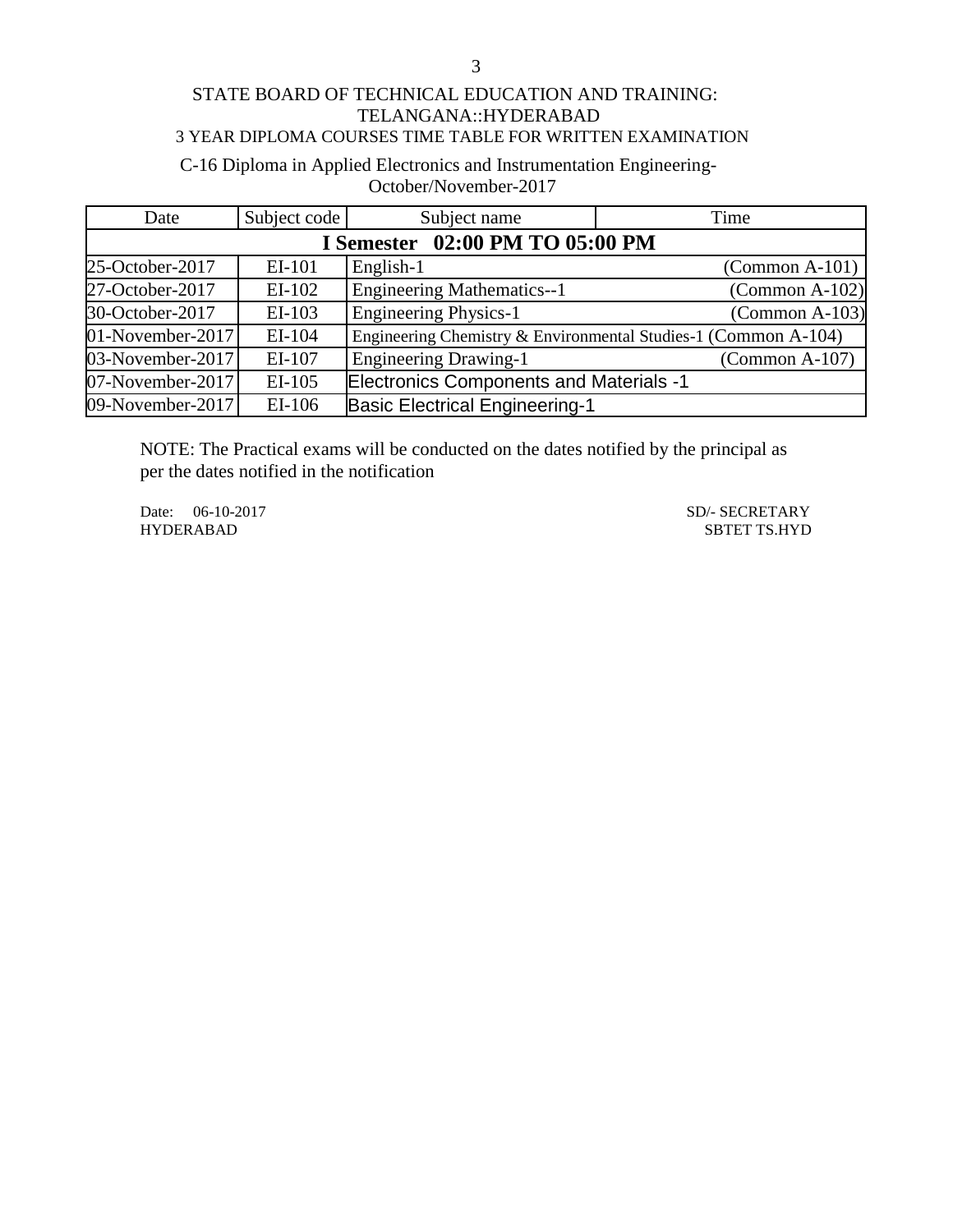### STATE BOARD OF TECHNICAL EDUCATION AND TRAINING: TELANGANA::HYDERABAD 3 YEAR DIPLOMA COURSES TIME TABLE FOR WRITTEN EXAMINATION C-16 Diploma in Commercial and Computer Practice- October/November-2017

| Date             | Subject code                           | Subject name                                                        | Time                                                   |  |  |  |
|------------------|----------------------------------------|---------------------------------------------------------------------|--------------------------------------------------------|--|--|--|
|                  | <b>I Semester 02:00 PM TO 05:00 PM</b> |                                                                     |                                                        |  |  |  |
|                  | CCP-107B11                             | English Typewriting-1 25 wpm<br>$P-I(B-I)$ 09.00 AM to 09.10 AM     |                                                        |  |  |  |
|                  | CCP-108B12                             |                                                                     | English Typewriting-P-II(B-I) 09.30 AM to 10.15AM      |  |  |  |
| 25-October-2017  | CCP-107B21                             | English Typewriting-1 25 wpm<br>11.00 AM to 11.10 AM<br>$P-I(B-II)$ |                                                        |  |  |  |
|                  | CCP-108B22                             |                                                                     | English Typewriting-P-II(B-II) 11.30 AM to 12.15 PM    |  |  |  |
|                  | CCP-107B31                             | English Typewriting-1 25 wpm -P-I(B-III)<br>02.00 PM to 02.10 PM    |                                                        |  |  |  |
|                  | CCP-108B32                             |                                                                     | English Typewriting-P-II(B-III) $02.30$ PM to 03.15 PM |  |  |  |
| 27-October-2017  | <b>CCP-101</b>                         | English-1                                                           |                                                        |  |  |  |
| 30-October-2017  | <b>CCP-102</b>                         | Accountancy-1                                                       |                                                        |  |  |  |
| 01-November-2017 | <b>CCP-103</b>                         | <b>English Shorthand -1</b>                                         |                                                        |  |  |  |
| 03-November-2017 | <b>CCP-104</b>                         | <b>Business Organisation -1</b>                                     |                                                        |  |  |  |
| 07-November-2017 | <b>CCP-105</b>                         | <b>Information Technology-1</b>                                     |                                                        |  |  |  |
| 09-November-2017 | <b>CCP-106</b>                         | <b>Office Organisation-1</b>                                        |                                                        |  |  |  |

NOTE: The Practical exams will be conducted on the dates notified by the principal as per the dates notified in the notification.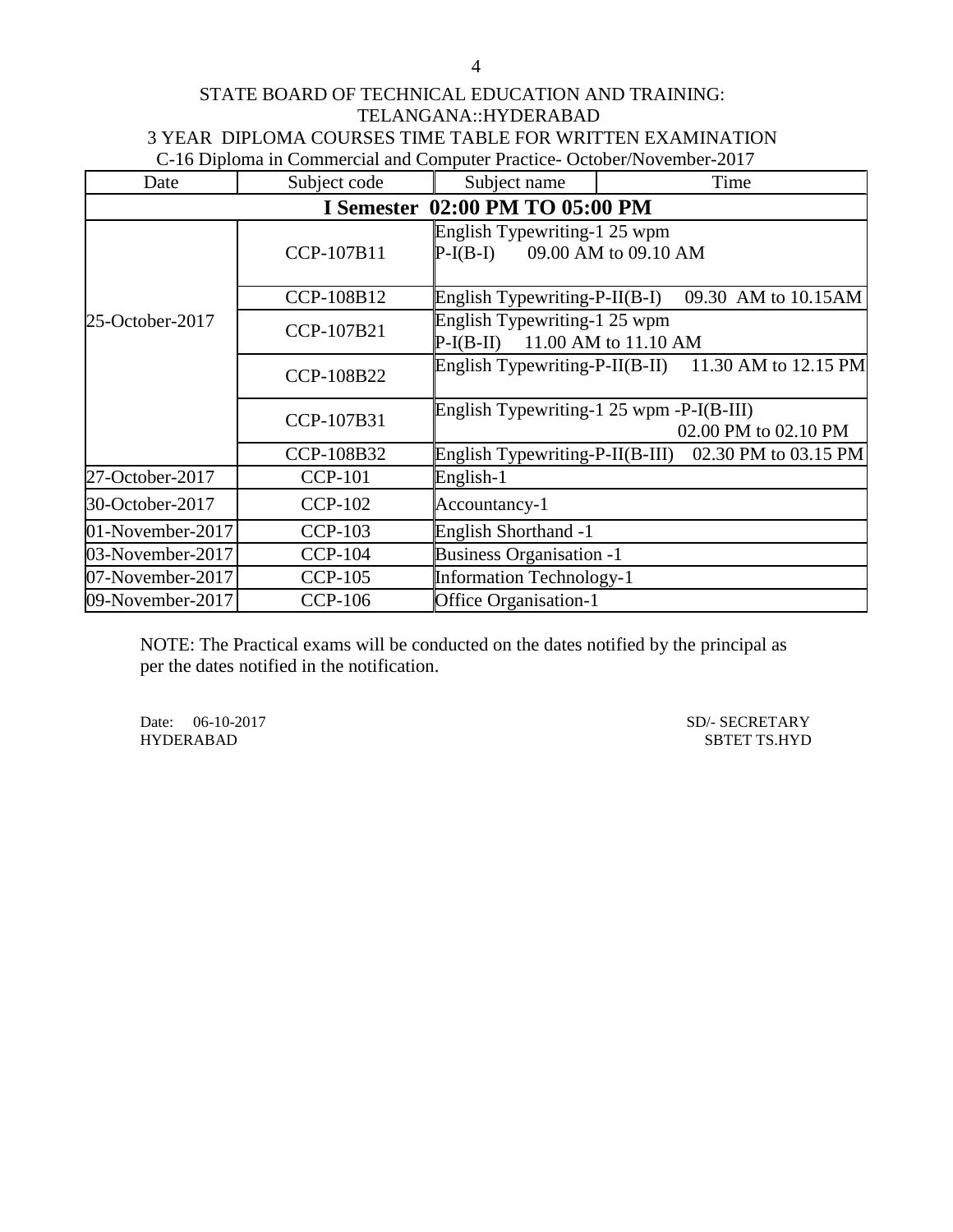C-16 Diploma in Civil Engineering - October/November-2017

| Date             | Subject code                    | Subject name                                      | Time                 |  |  |  |
|------------------|---------------------------------|---------------------------------------------------|----------------------|--|--|--|
|                  | I Semester 02:00 PM TO 05:00 PM |                                                   |                      |  |  |  |
| 25-October-2017  | $C-107$                         | <b>Engineering Drawing-1</b>                      | (Common with CM-107) |  |  |  |
| 27-October-2017  | $C-101$                         | English-1                                         | (Common with CM-101) |  |  |  |
| 30-October-2017  | $C-102$                         | <b>Engineering Mathematics-I</b>                  | (Common with CM-102) |  |  |  |
| 01-November-2017 | $C-103$                         | <b>Engineering Physics-1</b>                      | (Common with CM-103) |  |  |  |
| 03-November-2017 | $C-104$                         | Engineering Chemistry and Environmental Studies-1 | (Common with CM-104) |  |  |  |
| 07-November-2017 | $C-105$                         | <b>Engineering Mechanics-1</b>                    |                      |  |  |  |
| 09-November-2017 | $C-106$                         | Surveying-I                                       |                      |  |  |  |

NOTE: The Practical exams will be conducted on the dates notified by the principal as per the dates notified in the notification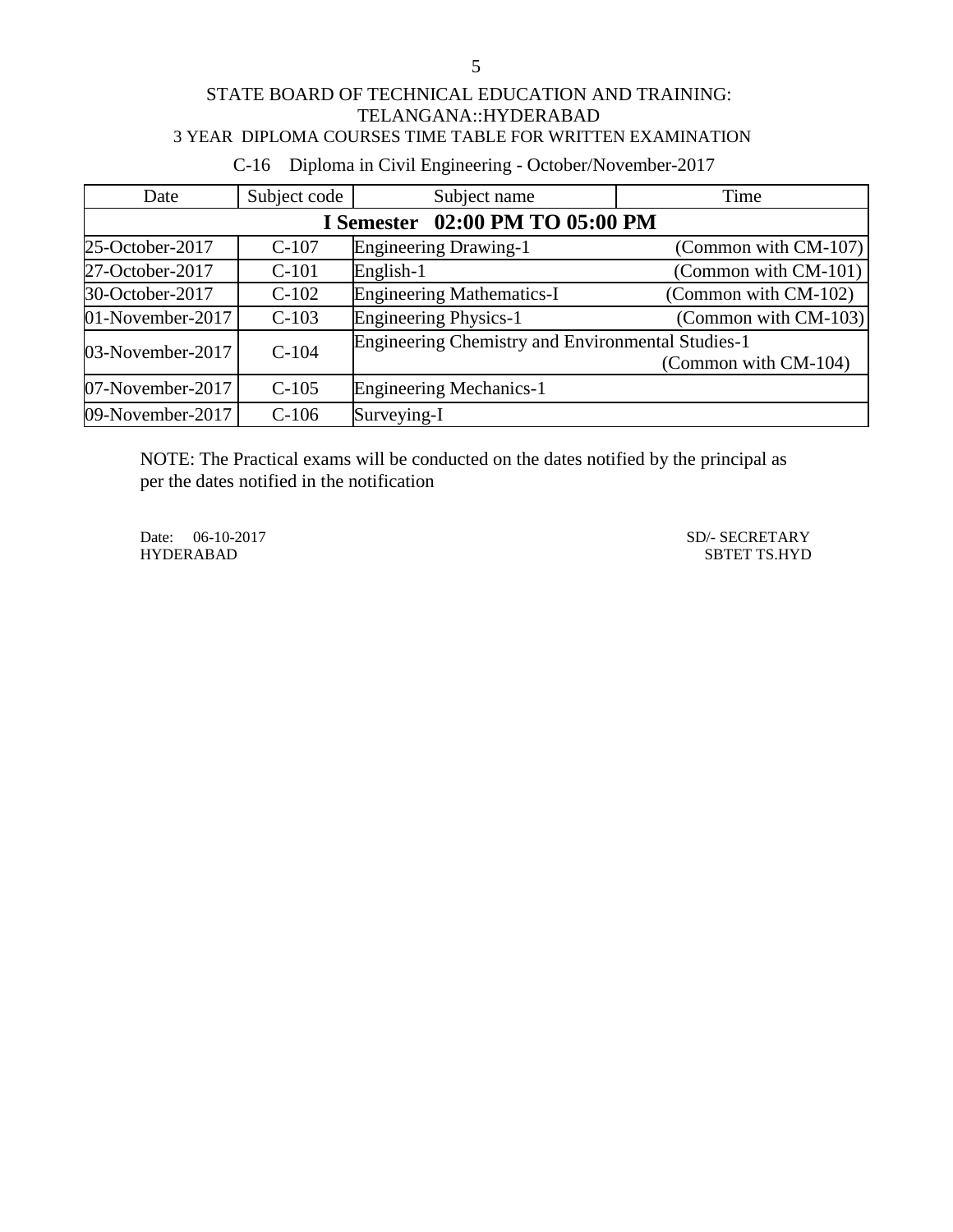## STATE BOARD OF TECHNICAL EDUCATION AND TRAINING: TELANGANA::HYDERABAD 3½ YEAR SANDWICH DIPLOMA COURSES TIME TABLE FOR WRITTEN EXAMINATION C-16 Diploma in Chemical Engineering- October/November-2017

| Date             | Subject code                       | Subject name                     | Time                    |  |  |
|------------------|------------------------------------|----------------------------------|-------------------------|--|--|
|                  | 02:00 PM TO 05:00 PM<br>I Semester |                                  |                         |  |  |
| 25-October-2017  | <b>CH-101</b>                      | English-1                        | $(Common A-101)$        |  |  |
| 27-October-2017  | CH-102                             | <b>Engineering Mathematics-1</b> | $\Gamma$ (Common A-102) |  |  |
| 30-October-2017  | CH-103                             | <b>Engineering Physics-1</b>     | $(Common A-103)$        |  |  |
| 01-November-2017 | CH-104                             | Inorganic Chemistry-1            |                         |  |  |
| 03-November-2017 | CH-107                             | <b>Engineering Drawing-1</b>     | $\Gamma$ (Common A-107) |  |  |
| 07-November-2017 | CH-105                             | General Mechanical Engineering-1 | (Common CHST-105)       |  |  |
| 09-November-2017 | CH-106                             | Materials Technology-1           |                         |  |  |

NOTE: The Practical exams will be conducted on the dates notified by the principal as per the dates notified in the notification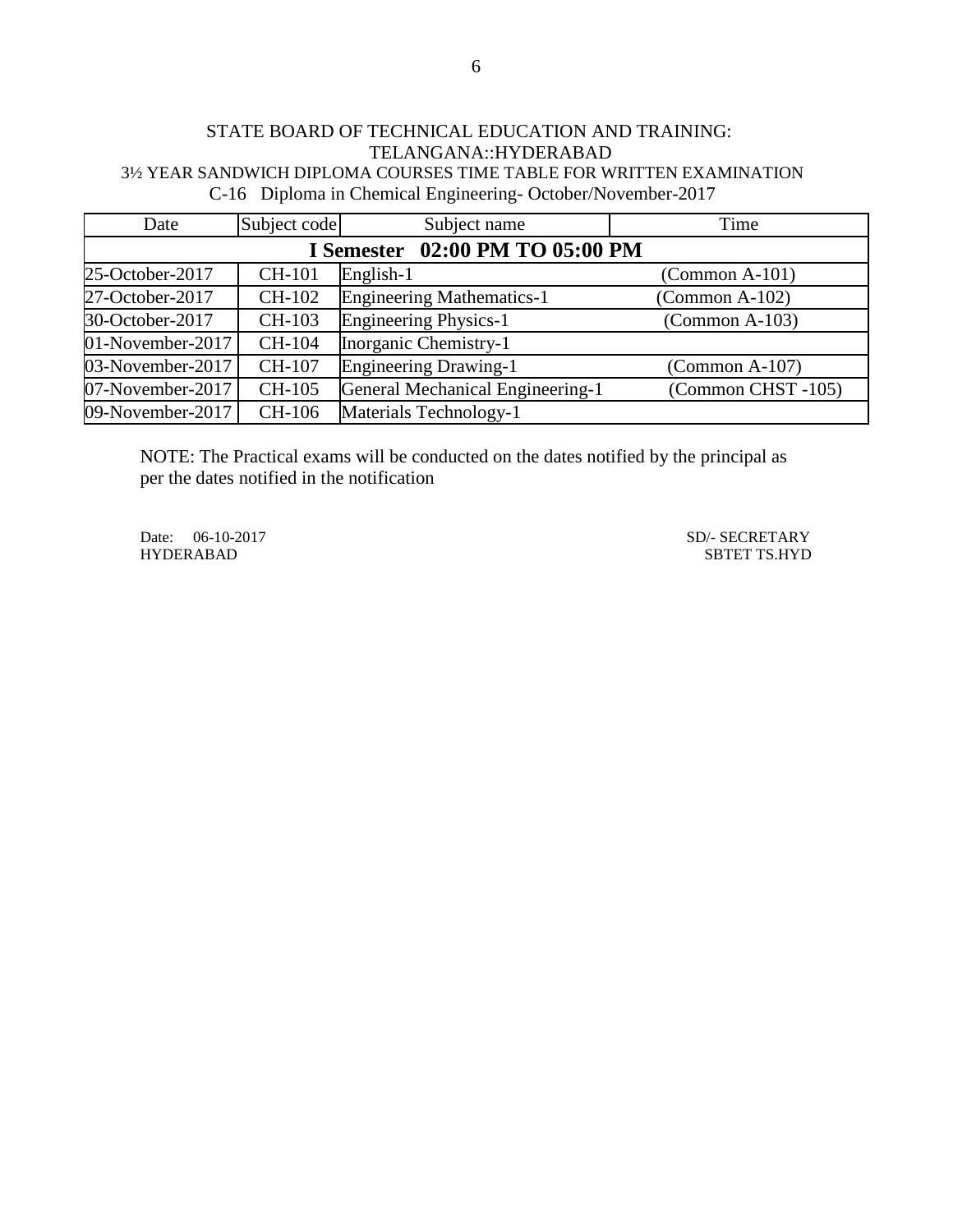C-16 Diploma in Chemical Engineering (Sugar Technology) - October/November-2017

| Date                      | Subject code    | Subject name                                            | Time                    |
|---------------------------|-----------------|---------------------------------------------------------|-------------------------|
|                           |                 | I Semester 02:00 PM TO 05:00 PM                         |                         |
| 25-October-2017           | <b>CHST-101</b> | English-1                                               | $\Gamma$ (Common A-101) |
| 27-October-2017           | <b>CHST-102</b> | <b>Engineering Mathematics-1</b>                        | $\Gamma$ (Common A-102) |
| 30-October-2017           | <b>CHST-103</b> | <b>Engineering Physics-1</b>                            | $\Gamma$ (Common A-103) |
| 01-November-2017          | <b>CHST-104</b> | Engineering Chemistry and Environmental Studies-1       |                         |
|                           |                 |                                                         | $\Gamma$ (Common A-104) |
| 03-November-2017 CHST-107 |                 | <b>Engineering Drawing-1</b>                            | $(Common A-107)$        |
| 07-November-2017 CHST-105 |                 | General Mechanical Engineering-1                        | (Common CH-105)         |
|                           |                 | 09-November-2017 CHST-106 Sugar Production Technology-1 |                         |

NOTE: The Practical exams will be conducted on the dates notified by the principal as per the dates notified in the notification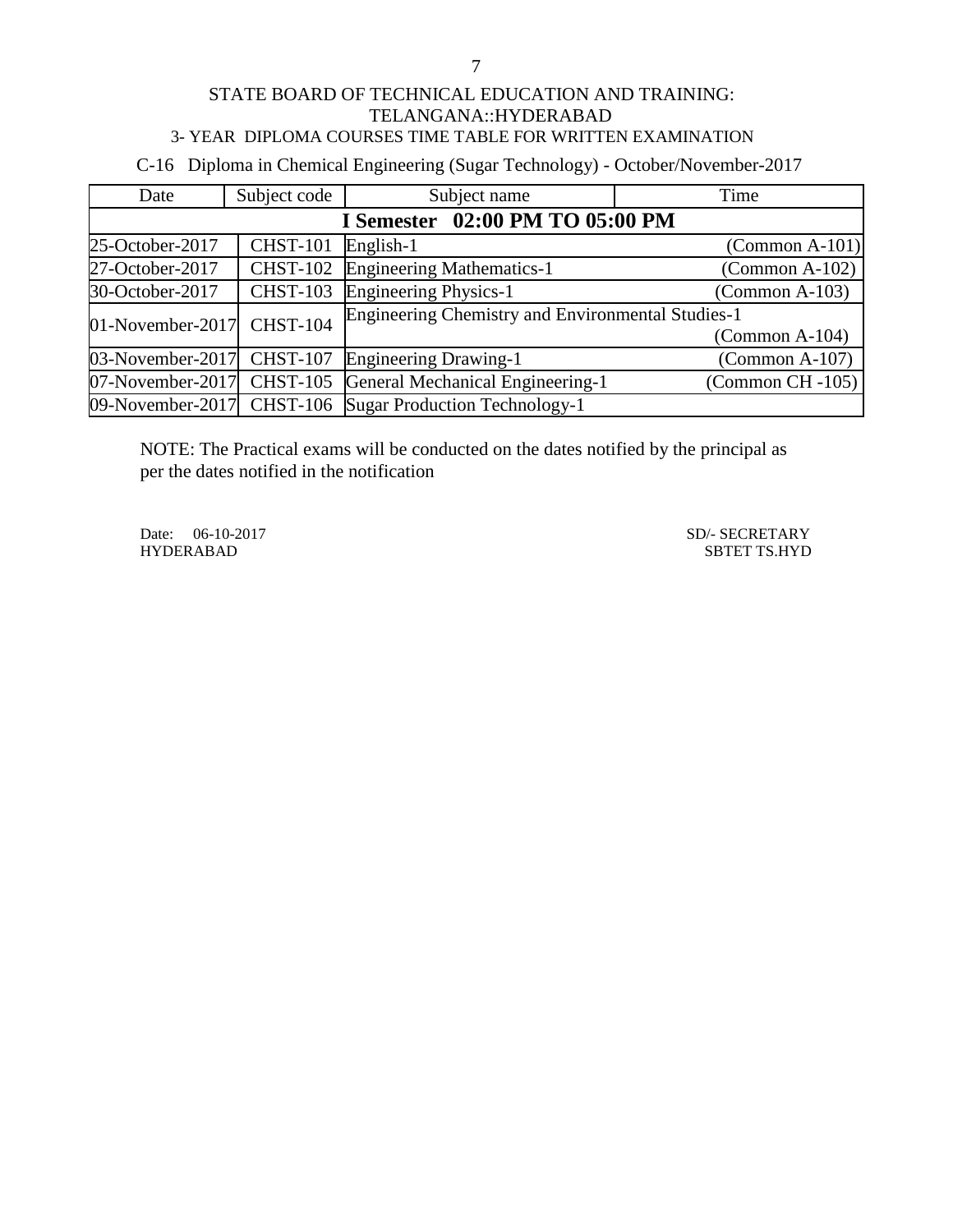C-16 Diploma in Computer Engineering - October/November-2017

| Date                            | Subject code  | Subject name                                             | Time                    |  |  |
|---------------------------------|---------------|----------------------------------------------------------|-------------------------|--|--|
| I Semester 02:00 PM TO 05:00 PM |               |                                                          |                         |  |  |
| 25-October-2017                 | CM-107        | <b>Engineering Drawing-1</b>                             | $\Gamma$ (Common C-107) |  |  |
| 27-October-2017                 | <b>CM-101</b> | English-1                                                | $\Gamma$ (Common C-101) |  |  |
| 30-October-2017                 | CM-102        | <b>Engineering Mathematics-1</b>                         | $\Gamma$ (Common C-102) |  |  |
| 01-November-2017                | CM-103        | <b>Engineering Physics-1</b>                             | $\Gamma$ (Common C-103) |  |  |
| 03-November-2017                | CM-104        | <b>Engineering Chemistry and Environmental Studies-1</b> |                         |  |  |
|                                 |               |                                                          | $\Gamma$ (Common C-104) |  |  |
| 07-November-2017                | CM-105        | <b>Computer Fundamentals</b>                             | (Common IT-105)         |  |  |
| 09-November-2017                | CM-106        | Fundamentals of C Programming                            | (Common IT-106)         |  |  |

NOTE: The Practical exams will be conducted on the dates notified by the principal as per the dates notified in the notification

Date: -10 -2017<br>
HYDERABAD SECRETARY<br>
SBTET TS.HY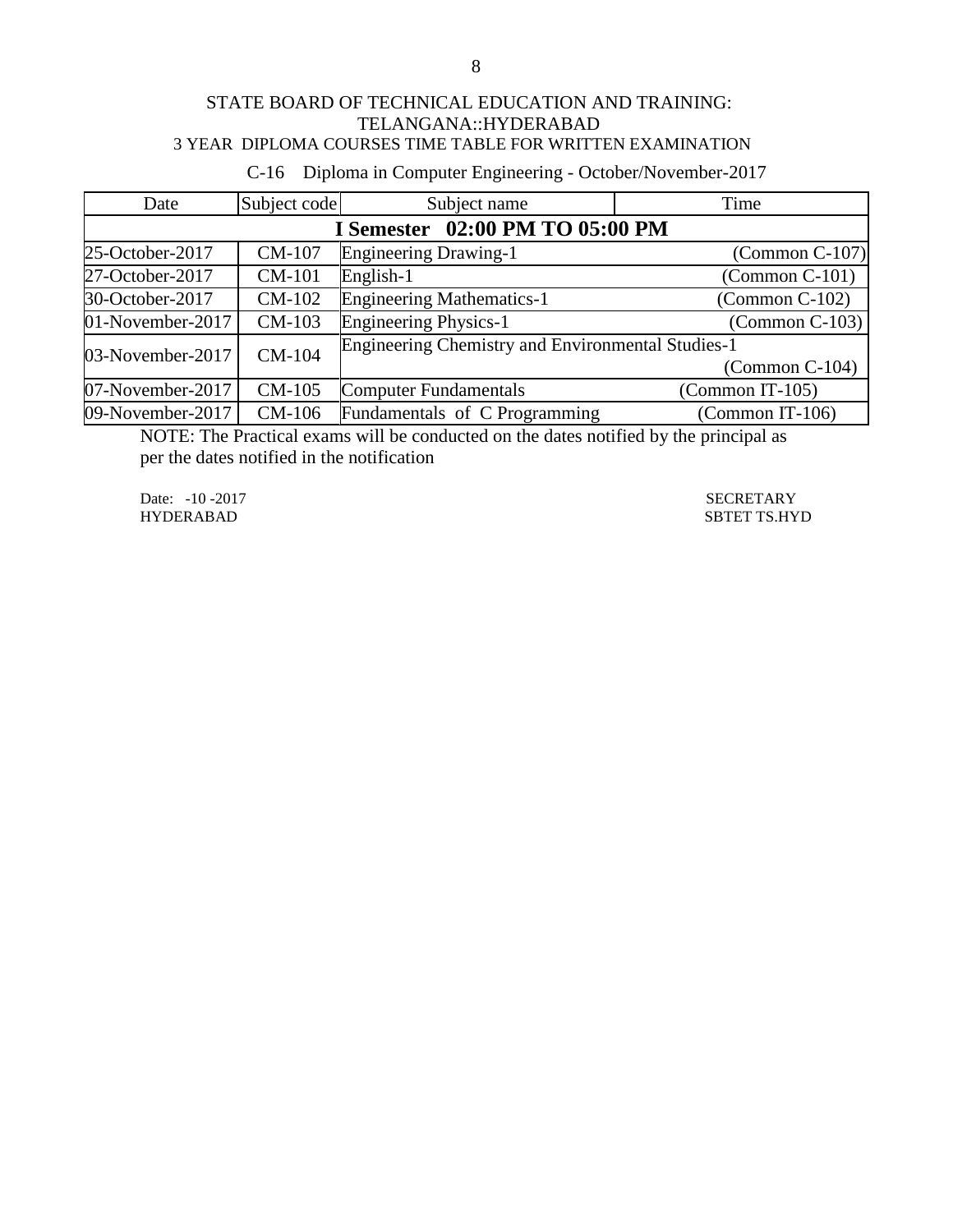C-16- Diploma in Craft Technology - October/November-2017

| Date                            | Subject code | Subject name                     | Time              |  |  |
|---------------------------------|--------------|----------------------------------|-------------------|--|--|
| I Semester 02:00 PM TO 05:00 PM |              |                                  |                   |  |  |
| 25-October-2017                 | CT-101       | English-1                        | $(Common A-101)$  |  |  |
| 27-October-2017                 | CT-102       | Basics of Health and Beauty Care |                   |  |  |
| 30-October-2017                 | $CT-103$     | <b>Textile Science</b>           | $(Common HS-103)$ |  |  |
| $01$ -November-2017             | CT-104       | Foods - I                        |                   |  |  |

NOTE: The Practical exams will be conducted on the dates notified by the principal as per the dates notified in the notification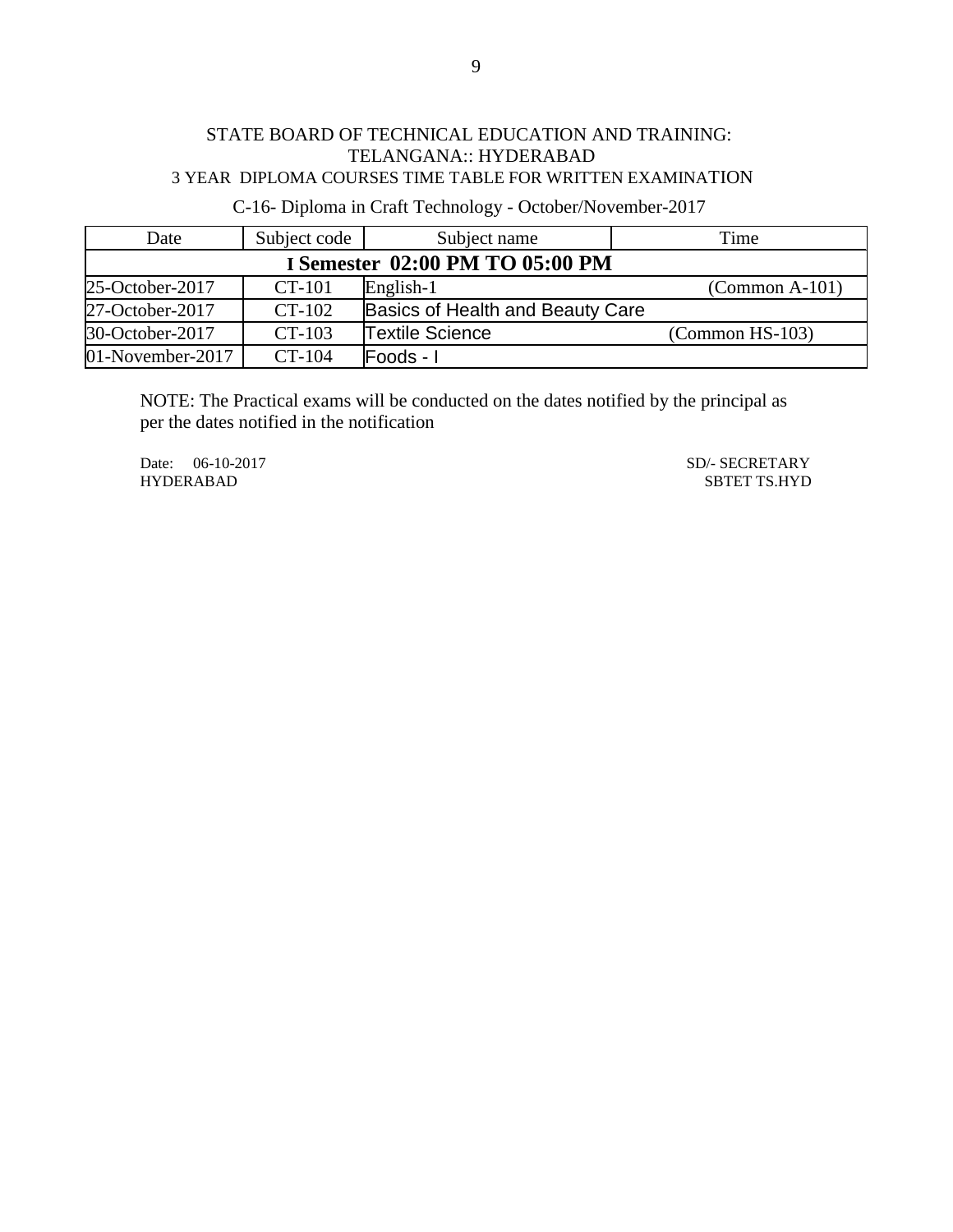C-16 Diploma in Electronics and Communication Engineering - October/November-2017

| Date             | Subject code                    | Subject name                                      | Time |  |  |
|------------------|---------------------------------|---------------------------------------------------|------|--|--|
|                  | I Semester 02:00 PM TO 05:00 PM |                                                   |      |  |  |
| 25-October-2017  | $EC-102$                        | <b>Engineering Mathematics-1</b>                  |      |  |  |
| 27-October-2017  | $EC-107$                        | <b>Engineering Drawing-1</b>                      |      |  |  |
| 30-October-2017  | $EC-104$                        | Engineering Chemistry and Environmental Studies-1 |      |  |  |
| 01-November-2017 | <b>EC-101</b>                   | English-1                                         |      |  |  |
| 03-November-2017 | $EC-103$                        | Engineering Physics-1                             |      |  |  |
| 07-November-2017 | $EC-105$                        | <b>Basic Electronics -1</b>                       |      |  |  |
| 09-November-2017 | $EC-106$                        | <b>Basic Electrical Engineering</b>               |      |  |  |

NOTE: The Practical exams will be conducted on the dates notified by the principal as per the dates notified in the notification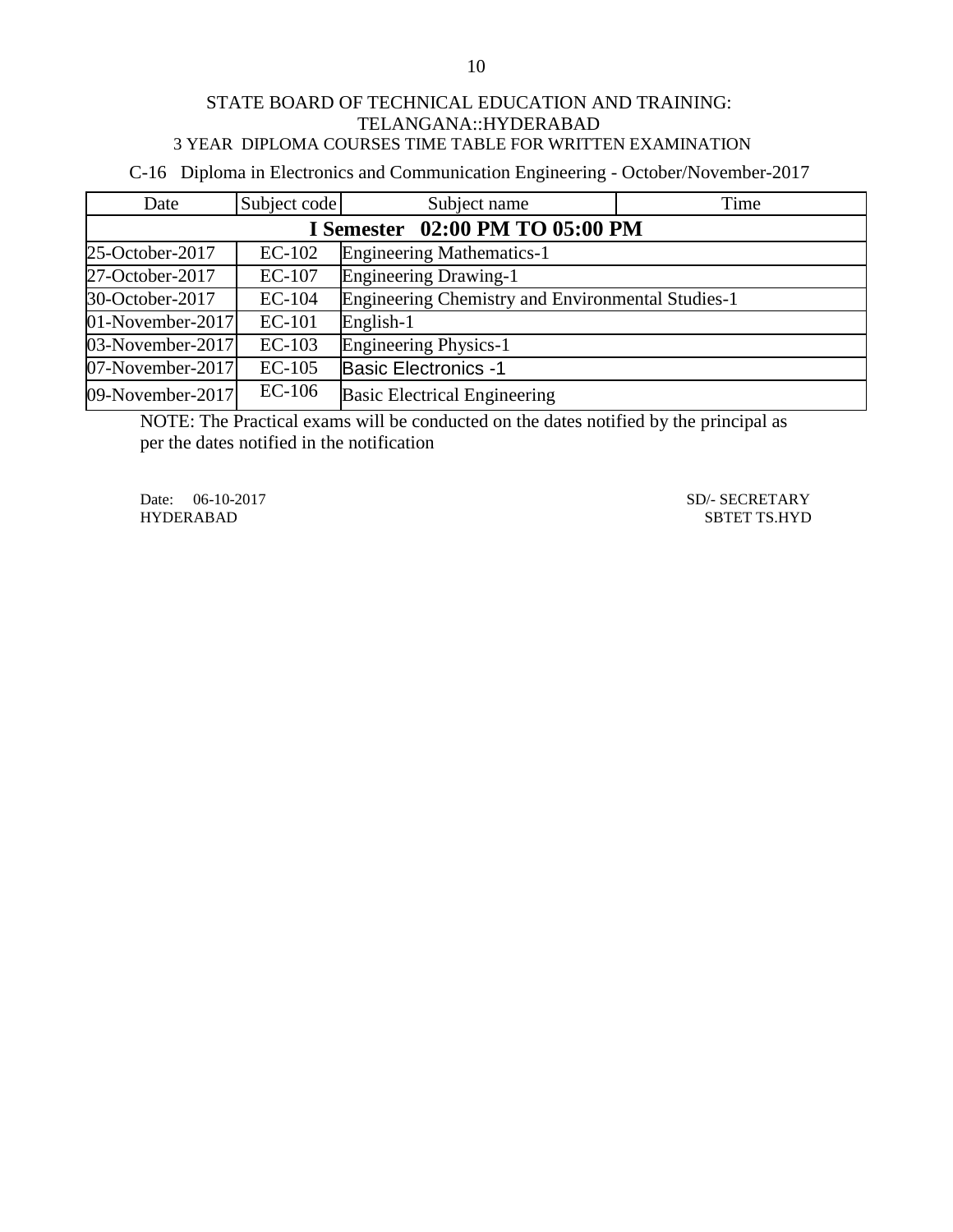| Date             | Subject code | Subject name                                             | Time |
|------------------|--------------|----------------------------------------------------------|------|
|                  |              | I Semester 02:00 PM TO 05:00 PM                          |      |
| 25-October-2017  | EE-103       | <b>Engineering Physics-1</b>                             |      |
| 27-October-2017  | EE-104       | <b>Engineering Chemistry and Environmental Studies-1</b> |      |
| 30-October-2017  | EE-107       | <b>Engineering Drawing-1</b>                             |      |
| 01-November-2017 | EE-102       | <b>Engineering Mathematics-1</b>                         |      |
| 03-November-2017 | EE-101       | English-1                                                |      |
| 07-November-2017 | EE-106       | Basic Electrical Engineering-1                           |      |
| 09-November-2017 | EE-105       | <b>Electrical Engineering Materials-1</b>                |      |

C-16 Diploma in Electrical & Electronics Engineering - October/November-2017

NOTE: The Practical exams will be conducted on the dates notified by the principal as per the dates notified in the notification

Date: 06-10-2017 SD/- SECRETARY<br>HYDERABAD SBTET TS.HYD SBTET TS.HYD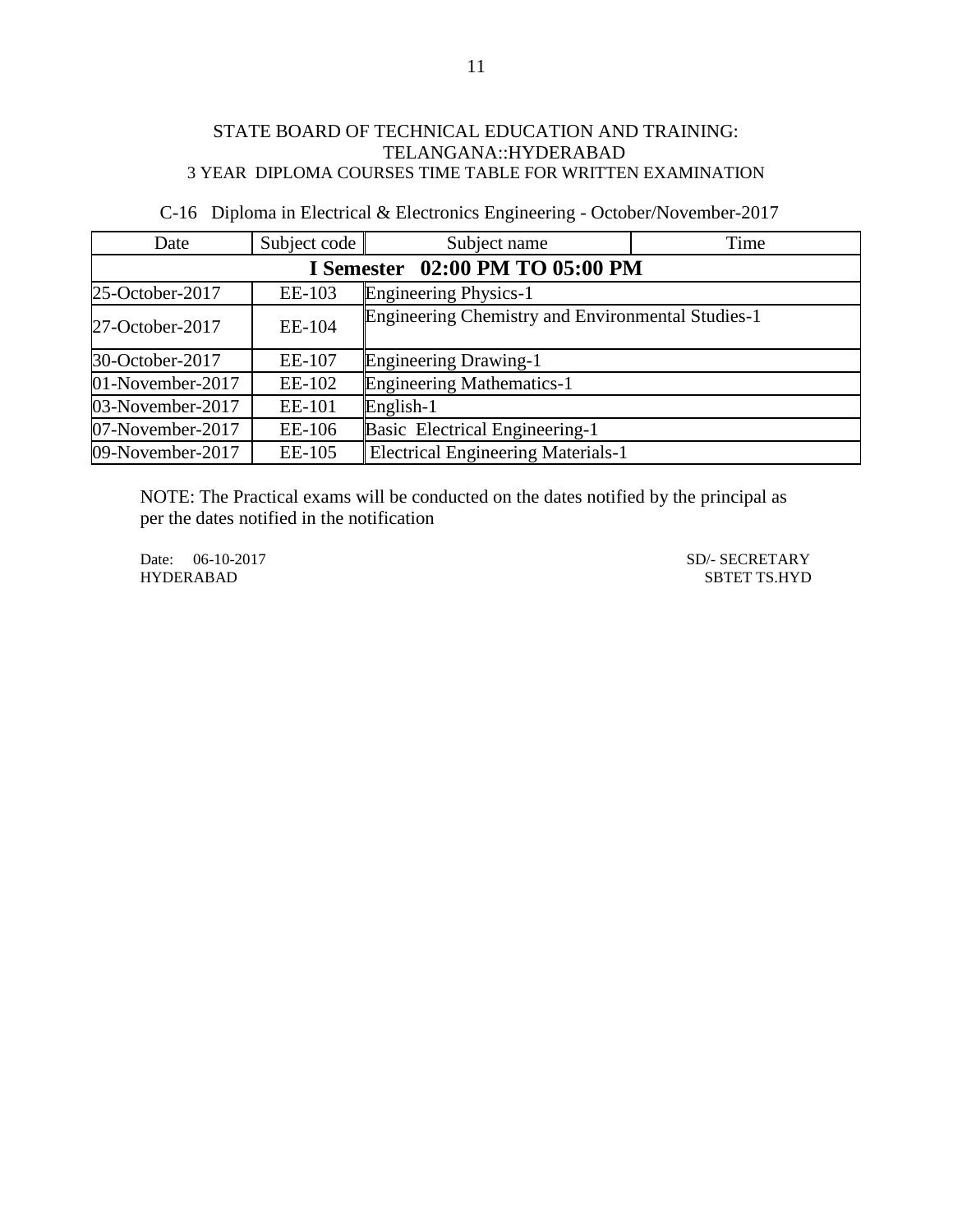## STATE BOARD OF TECHNICAL EDUCATION AND TRAINING: TELANGANA::HYDERABAD

3½ YEAR SANDWICH DIPLOMA COURSES TIME TABLE FOR WRITTEN EXAMINATION

C-16 Diploma in Footwear Technology – October/November-2017

| <b>Date</b>                     | Subject code  | <b>Subject name</b>                                      | <b>Time</b>             |  |
|---------------------------------|---------------|----------------------------------------------------------|-------------------------|--|
| I Semester 02:00 PM TO 05:00 PM |               |                                                          |                         |  |
| 25-October-2017                 | <b>FW-101</b> | English-1                                                | $\Gamma$ (Common A-101) |  |
| 27-October-2017                 | <b>FW-102</b> | <b>Engineering Mathematics-1</b>                         |                         |  |
| 30-October-2017                 | FW-103        | <b>Engineering Physics-1</b>                             |                         |  |
| 01-November-2017                | <b>FW-104</b> | <b>Engineering Chemistry and Environmental Studies-1</b> |                         |  |
| 03-November-2017                | <b>FW-107</b> | <b>Engineering Drawing-1</b>                             | $\Gamma$ (Common A-107) |  |
| 07-November-2017                | FW-105        | <b>Introductory Leather Products Technology-1</b>        |                         |  |
| 09-November-2017                | <b>FW-106</b> | <b>Basic Engineering-1</b>                               |                         |  |

NOTE: The Practical exams will be conducted on the dates notified by the principal as per the dates notified in the notification

HYDERABAD SBTET TS.HYD

Date: 06-10-2017 SD/- SECRETARY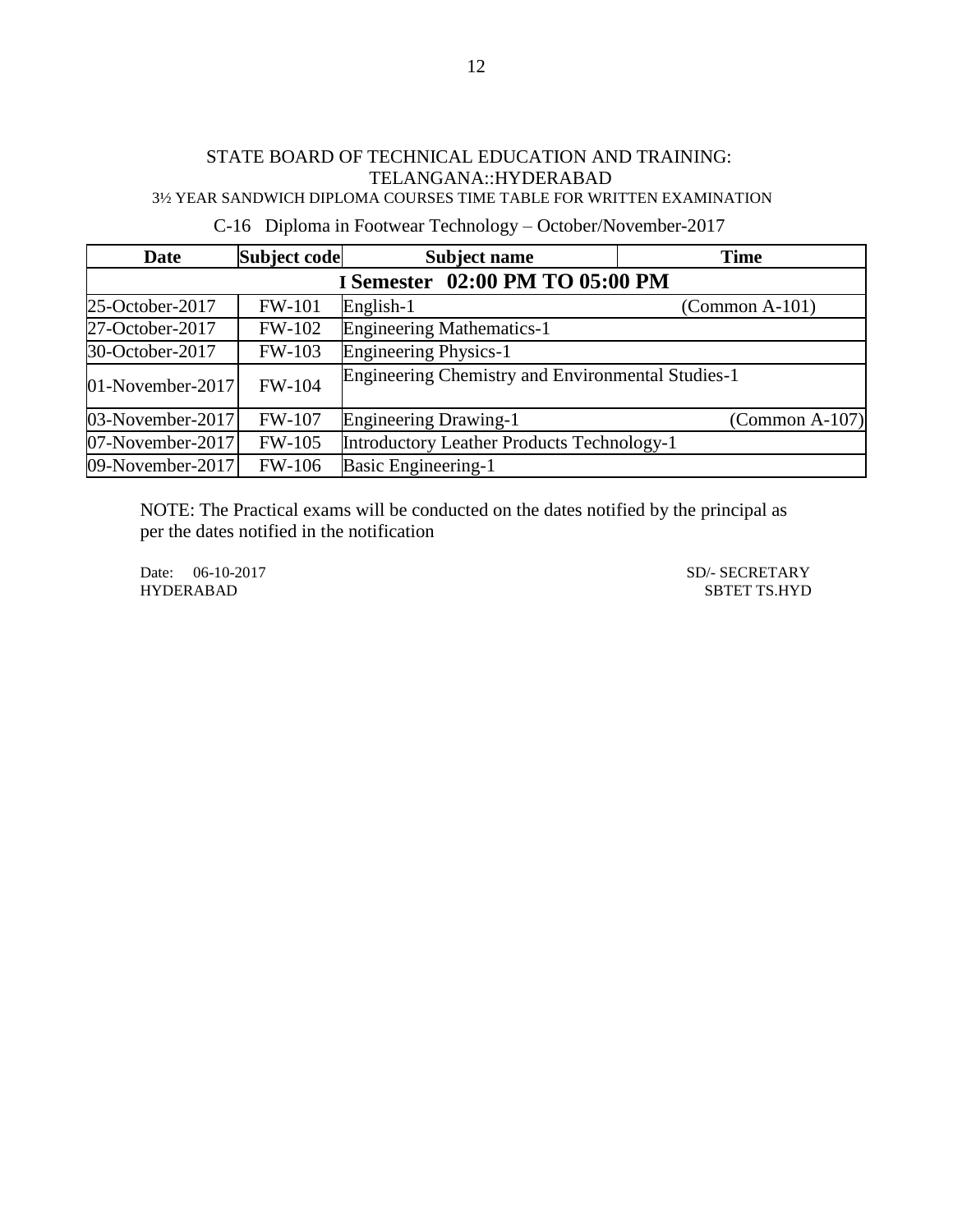# STATE BOARD OF TECHNICAL EDUCATION AND TRAINING: TELANGANA::HYDERABAD

3 YEAR DIPLOMA COURSES TIME TABLE FOR WRITTEN EXAMINATION

C-16 Diploma in Garment Technology - October/November-2017

| I Semester 02:00 PM TO 05:00 PM |        |                                             |                  |  |
|---------------------------------|--------|---------------------------------------------|------------------|--|
| 25-October-2017                 | GT-101 | English-1                                   | $(Common A-101)$ |  |
| 27-October-2017                 | GT-102 | Textile Chemistry & Environmental Studies-1 |                  |  |
| 30-October-2017                 | GT-103 | Textile Science-1                           |                  |  |
| 01-November-2017                | GT-104 | Fundamentals of Garment Construction-1      |                  |  |
| 03-November-2017                | GT-105 | Textile Care-1                              |                  |  |

NOTE: The Practical exams will be conducted on the dates notified by the principal as per the dates notified in the notification

Date: 06-10-2017 SD/- SECRETARY<br>HYDERABAD SBTET TS.HYD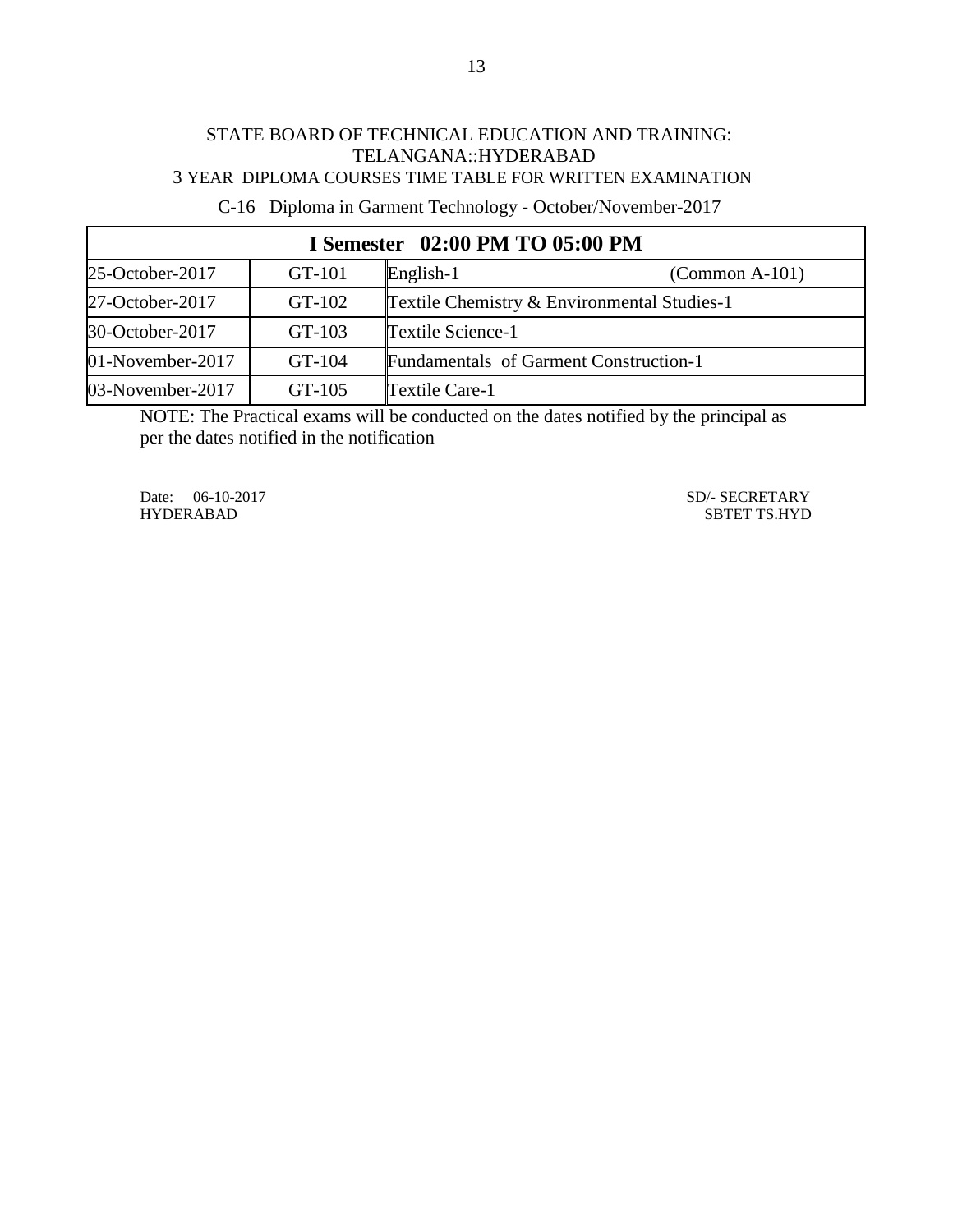C-16 Diploma in Hotel Management and Catering Technology- October/November-2017

| Date                               | Subject code    | Subject name                                | Time |  |
|------------------------------------|-----------------|---------------------------------------------|------|--|
| 02:00 PM TO 05:00 PM<br>I Semester |                 |                                             |      |  |
| 25-October-2017                    | <b>HMCT-101</b> | Food Production & Culinary French           |      |  |
| 27-October-2017                    |                 | HMCT-102 Food & Beverage Service-I          |      |  |
| 30-October-2017                    | <b>HMCT-103</b> | <b>Front Office Organization</b>            |      |  |
| $01$ -November-2017 HMCT-104       |                 | Accommodation operations-I                  |      |  |
|                                    |                 | 03-November-2017 HMCT-105 Hygiene and HACCP |      |  |

NOTE: The Practical exams will be conducted on the dates notified by the principal as per the dates notified in the notification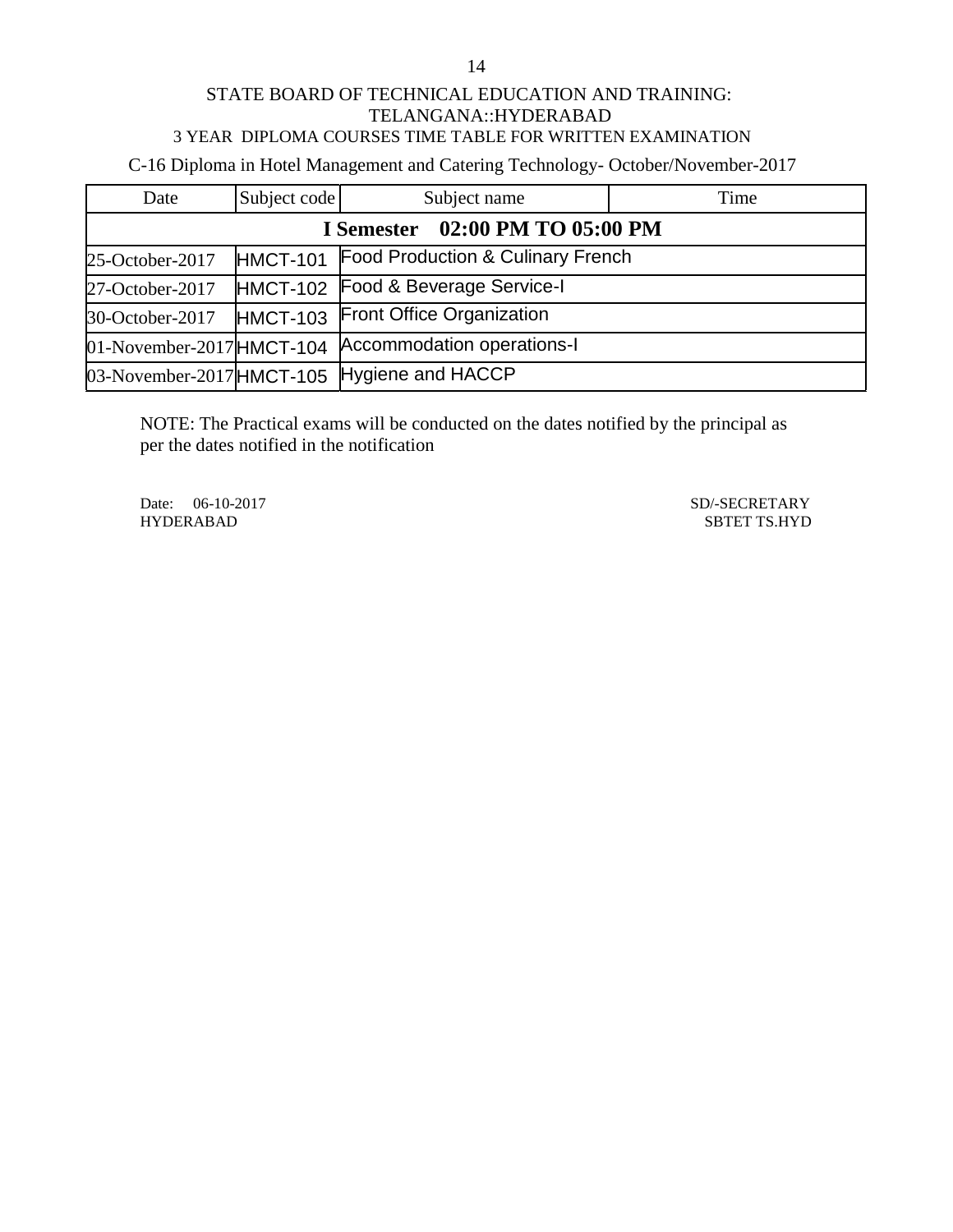## STATE BOARD OF TECHNICAL EDUCATION AND TRAINING: TELANGANA ::HYDERABAD 3 YEAR DIPLOMA COURSES TIME TABLE FOR WRITTEN EXAMINATION C-16 Diploma in Home Science- October/November-2017

| Date             | Subject code  | Subject name                    |                      | Time                     |
|------------------|---------------|---------------------------------|----------------------|--------------------------|
|                  |               | <b>I</b> Semester               | 02:00 PM TO 05:00 PM |                          |
| 25-October-2017  | <b>HS-101</b> | English-1                       |                      | $(Common A-101)$         |
| 27-October-2017  | HS-102        | Nutrition                       |                      |                          |
| 30-October-2017  | <b>HS-103</b> | <b>Textile Science</b>          |                      | $\Gamma$ (Common CT-103) |
| 01-November-2017 | <b>HS-104</b> | Principles of Child Development |                      |                          |

NOTE: The Practical exams will be conducted on the dates notified by the principal as per the dates notified in the notification

Date: 06-10-2017 SD/- SECRETARY

HYDERABAD SBTET TS.HYD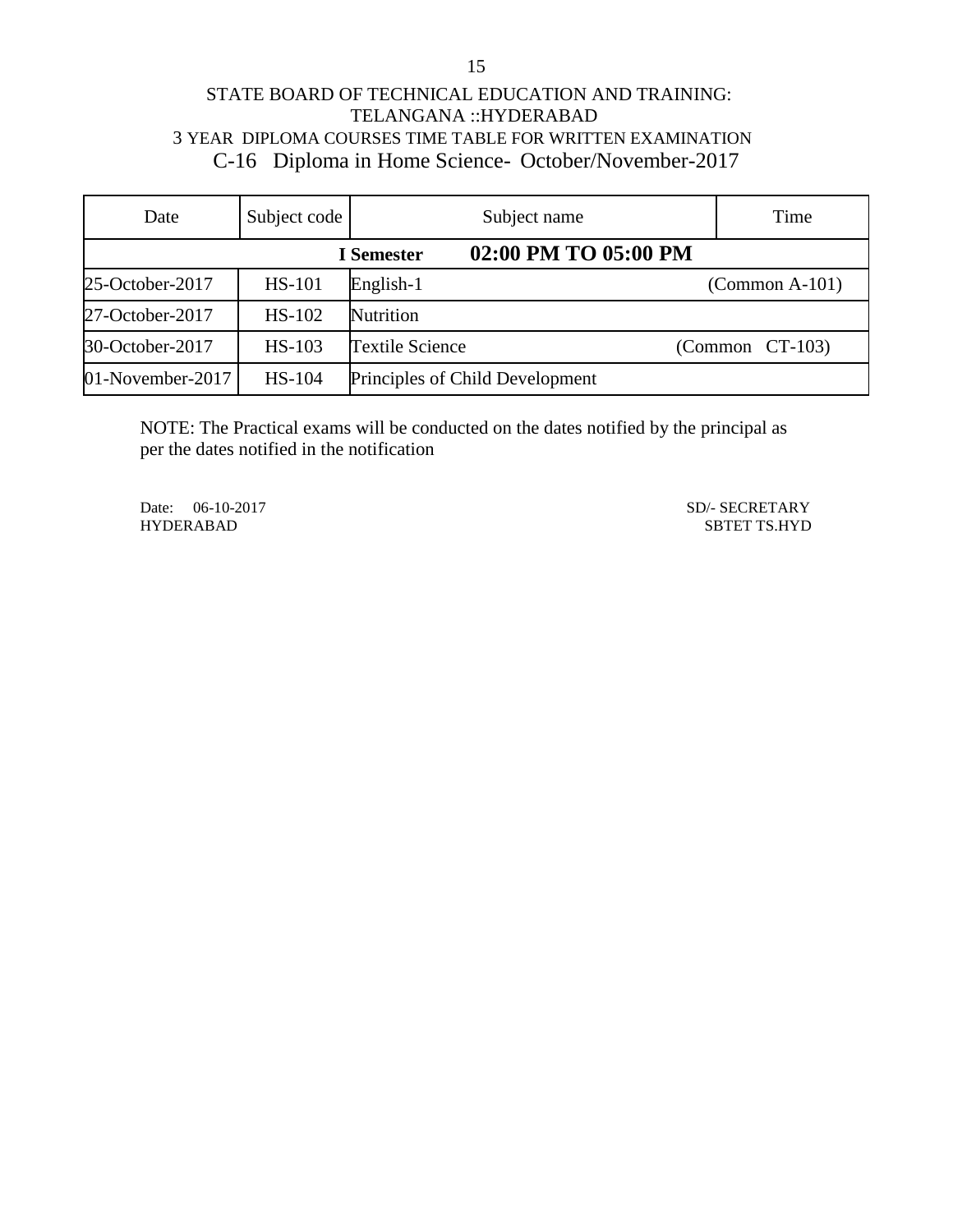C-16 Diploma in Information Technology - October/November-2017

| Date             | Subject<br>code | Subject name                                             | Time                     |
|------------------|-----------------|----------------------------------------------------------|--------------------------|
|                  |                 | I Semester 02:00 PM TO 05:00 PM                          |                          |
| 25-October-2017  | $IT-101$        | English-1                                                | $(Common A-101)$         |
| 27-October-2017  | $IT-102$        | <b>Engineering Mathematics-1</b>                         | $(Common A-102)$         |
| 30-October-2017  | $IT-103$        | <b>Engineering Physics-1</b>                             | $\Gamma$ (Common A-103)  |
| 01-November-2017 | $IT-104$        | <b>Engineering Chemistry and Environmental Studies-1</b> |                          |
|                  |                 |                                                          | $\Gamma$ (Common A-104)  |
| 03-November-2017 | $IT-107$        | <b>Engineering Drawing-1</b>                             | $\Gamma$ (Common A-107)  |
| 07-November-2017 | $IT-105$        | <b>Computer Fundamentals</b>                             | (Common CM-105)          |
| 09-November-2017 | $IT-106$        | Fundamentals of C Programming                            | $\Gamma$ (Common CM-106) |

NOTE: The Practical exams will be conducted on the dates notified by the principal as per the dates notified in the notification

HYDERABAD SBTET TS.HYD

Date: 06-10-2017 SD/- SECRETARY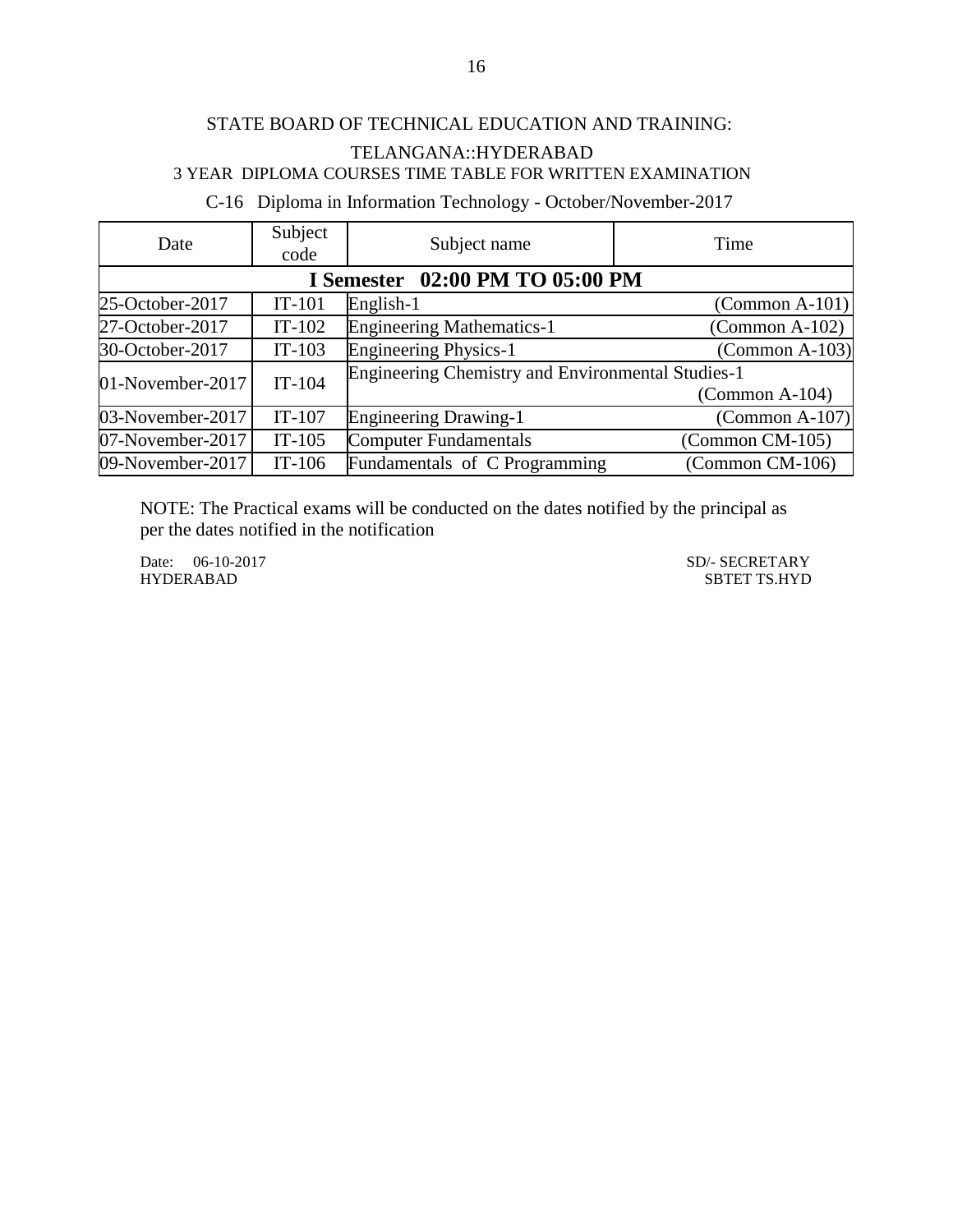C-16Diploma in Mechanical Engineering - October/November-2017

| Date             | Subject code                           | Subject name                                             | Time |  |  |
|------------------|----------------------------------------|----------------------------------------------------------|------|--|--|
|                  | <b>I Semester 02:00 PM TO 05:00 PM</b> |                                                          |      |  |  |
| 25-October-2017  | $M-104$                                | <b>Engineering Chemistry and Environmental Studies-1</b> |      |  |  |
| 27-October-2017  | $M-103$                                | <b>Engineering Physics-1</b>                             |      |  |  |
| 30-October-2017  | $M-105$                                | <b>Engineering Mechanics-1</b>                           |      |  |  |
| 01-November-2017 | M-107                                  | <b>Engineering Drawing-1</b>                             |      |  |  |
| 03-November-2017 | $M-102$                                | <b>Engineering Mathematics-1</b>                         |      |  |  |
| 07-November-2017 | M-101                                  | English-1                                                |      |  |  |
| 09-November-2017 | $M-106$                                | Workshop Technology-1                                    |      |  |  |

NOTE: The Practical exams will be conducted on the dates notified by the principal as per the dates notified in the notification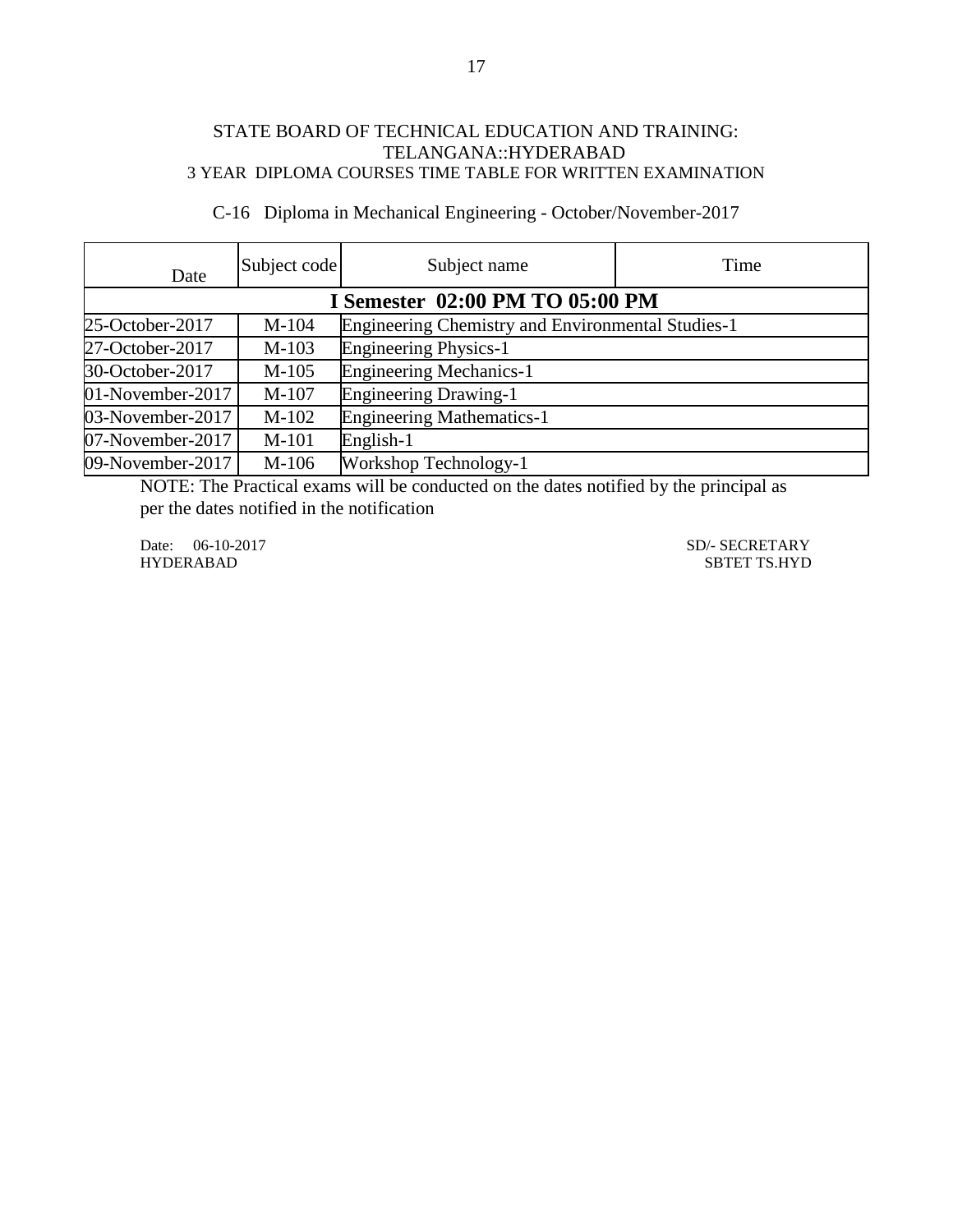## C-16 Diploma in Metallurgical Engineering - October/November-2017

| Date                            | Subject<br>code   | Subject name                                                     | Time                    |  |
|---------------------------------|-------------------|------------------------------------------------------------------|-------------------------|--|
| I Semester 02:00 PM TO 05:00 PM |                   |                                                                  |                         |  |
| 25-October-2017                 | MET-101 English-1 |                                                                  | $\Gamma$ (Common A-101) |  |
| 27-October-2017                 |                   | MET-102 Engineering Mathematics-1                                | $\Gamma$ (Common A-102) |  |
| 30-October-2017                 |                   | MET-103 Engineering Physics-1                                    | $\Gamma$ (Common A-103) |  |
| 01-November-2017 MET-104        |                   | Engineering Chemistry and Environmental Studies-1                |                         |  |
|                                 |                   |                                                                  | $\Gamma$ (Common A-104) |  |
|                                 |                   | 03-November-2017 MET-107 Engineering Drawing-1                   | $\Gamma$ (Common A-107) |  |
|                                 |                   | 07-November-2017 MET-105 Mineral Processing Technology-1         |                         |  |
|                                 |                   | 09-November-2017 MET-106 Elements of Metallurgical Engineering-1 |                         |  |

NOTE: The Practical exams will be conducted on the dates notified by the principal as per the dates notified in the notification

Date: 06-10-2017 SD/- SECRETARY<br>HYDERABAD SBTET TS.HYD SBTET TS.HYD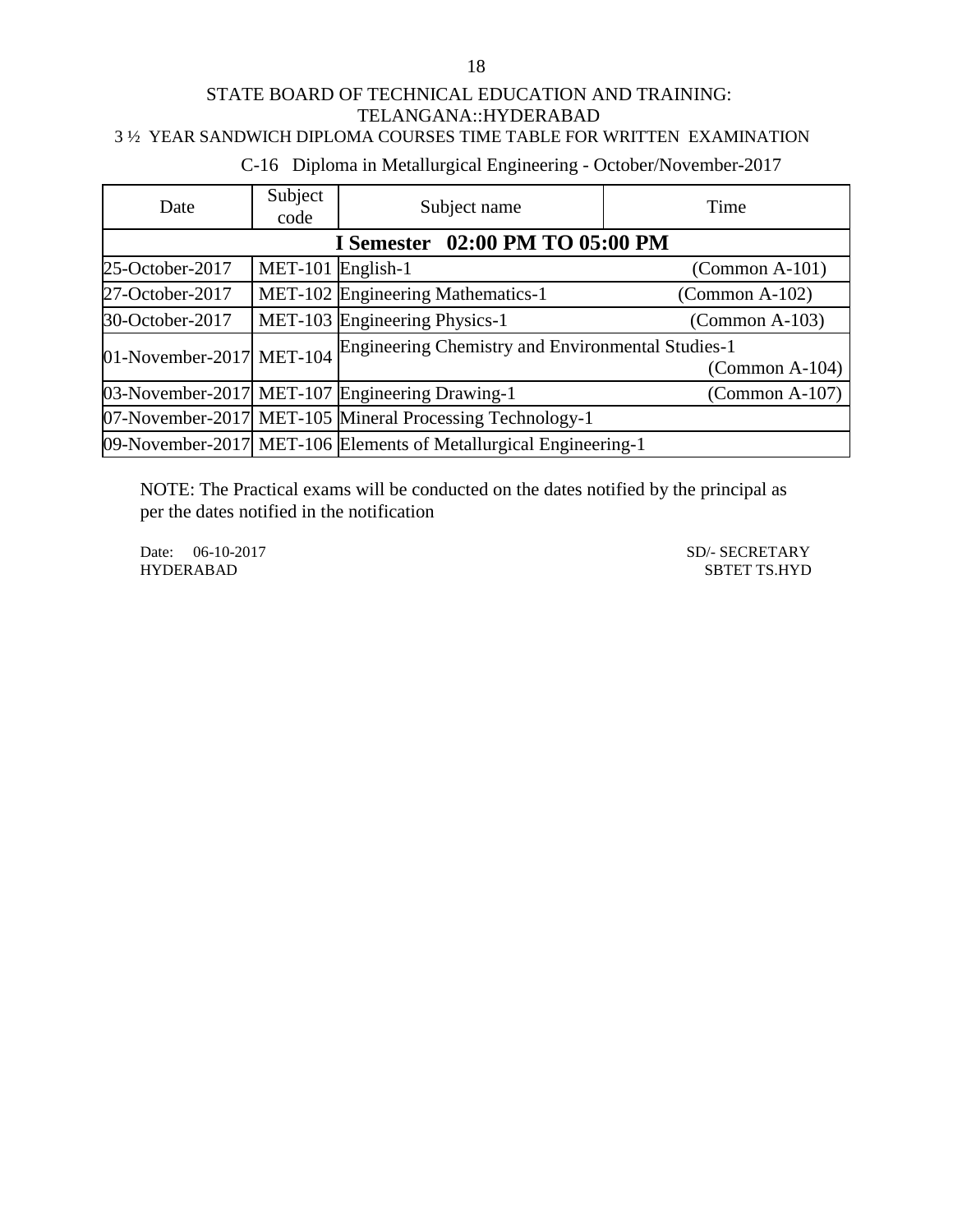## STATE BOARD OF TECHNICAL EDUCATION AND TRAINING: TELANGANA::HYDERABAD 3 YEAR DIPLOMA COURSES TIME TABLE FOR WRITTEN EXAMINATION C-16 Diploma in Mining Engineering - October/November-2017

| Date             | Subject<br>code                 | Subject name                                              | Time                    |  |  |
|------------------|---------------------------------|-----------------------------------------------------------|-------------------------|--|--|
|                  | I Semester 02:00 PM TO 05:00 PM |                                                           |                         |  |  |
| 25-October-2017  | MNG-101 English-1               |                                                           | $\text{(Common A-101)}$ |  |  |
| 27-October-2017  |                                 | MNG-102 Engineering Mathematics-1                         | $\text{(Common A-102)}$ |  |  |
| 30-October-2017  |                                 | MNG-103 Engineering Physics-1                             | $(Common A-103)$        |  |  |
| 01-November-2017 |                                 | MNG-104 Engineering Chemistry and Environmental Studies-1 |                         |  |  |
|                  |                                 |                                                           | $(Common A-104)$        |  |  |
| 03-November-2017 |                                 | MNG-107 Engineering Drawing-1                             | $\Gamma$ (Common A-107) |  |  |
| 07-November-2017 |                                 | MNG-105 Elements of Mining-1                              |                         |  |  |
| 09-November-2017 |                                 | MNG-106 Mining Geology-1                                  |                         |  |  |

NOTE: The Practical exams will be conducted on the dates notified by the principal as per the dates notified in the notification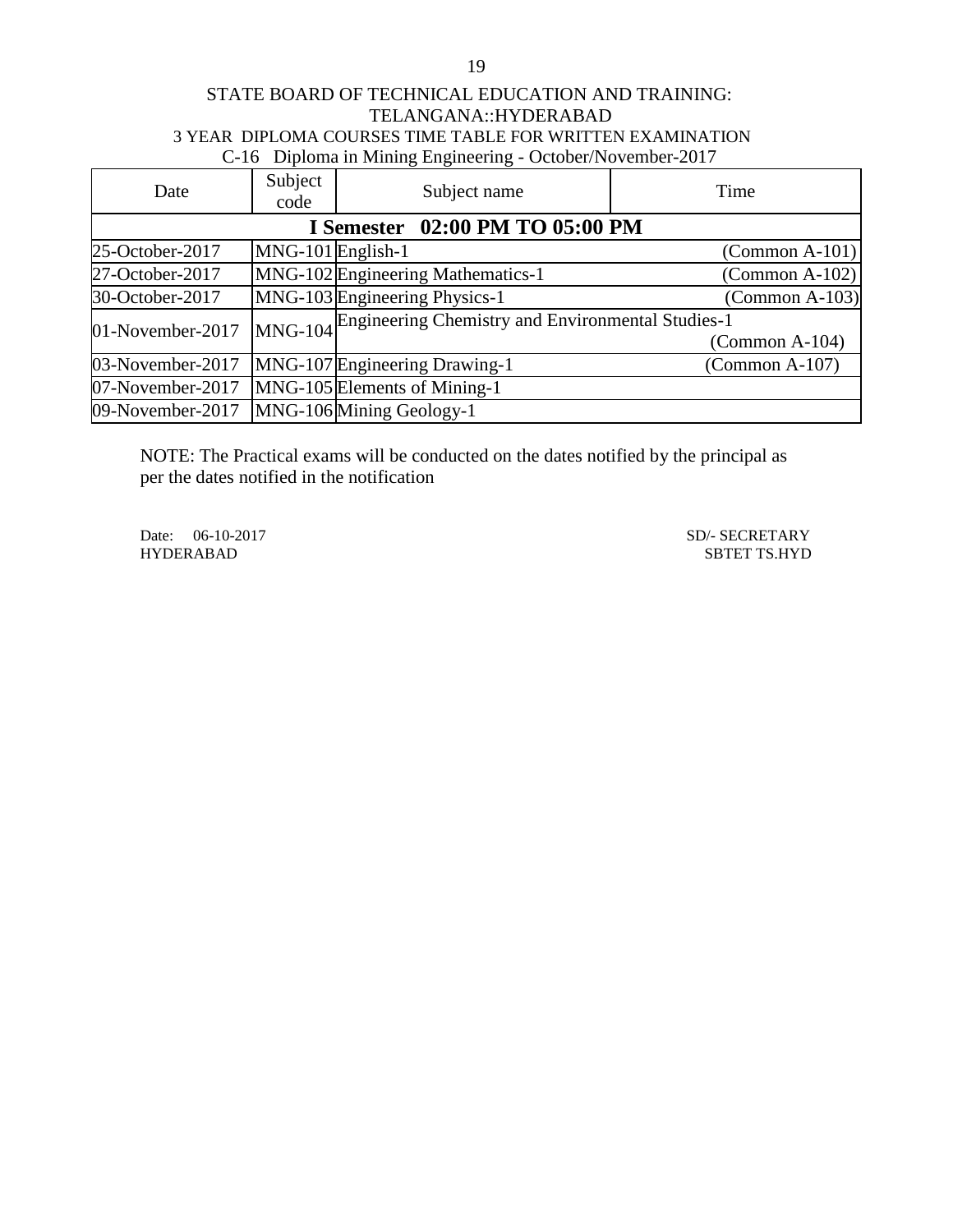| <b>Date</b>      | <b>Subject</b><br>code | Subject name                                             | <b>Time</b>             |
|------------------|------------------------|----------------------------------------------------------|-------------------------|
|                  |                        | I Semester 02:00 PM TO 05:00 PM                          |                         |
| 25-October-2017  | <b>PKG-101</b>         | English-1                                                | $(Common A-101)$        |
| 27-October-2017  | <b>PKG-102</b>         | <b>Engineering Mathematics-1</b>                         | $\Gamma$ (Common A-102) |
| 30-October-2017  | <b>PKG-103</b>         | <b>Engineering Physics-1</b>                             | $(Common A-103)$        |
| 01-November-2017 | <b>PKG-104</b>         | <b>Engineering Chemistry and Environmental Studies-1</b> | $\Gamma$ (Common A-104) |
| 03-November-2017 | <b>PKG-107</b>         | <b>Engineering Drawing-1</b>                             | $\text{(Common A-107)}$ |
| 07-November-2017 | <b>PKG-105</b>         | <b>Engineering Materials</b>                             |                         |
| 09-November-2017 | PKG-106                | Elements of Packaging Technology-1                       |                         |

C-16 Diploma in Packing Technology - October/November-2017

NOTE: The Practical exams will be conducted on the dates notified by the principal as per the dates notified in the notification

Date: 06-10-2017 SD/- SECRETARY SD<br>
SD/- SECRETARY SBTET TS.HYD